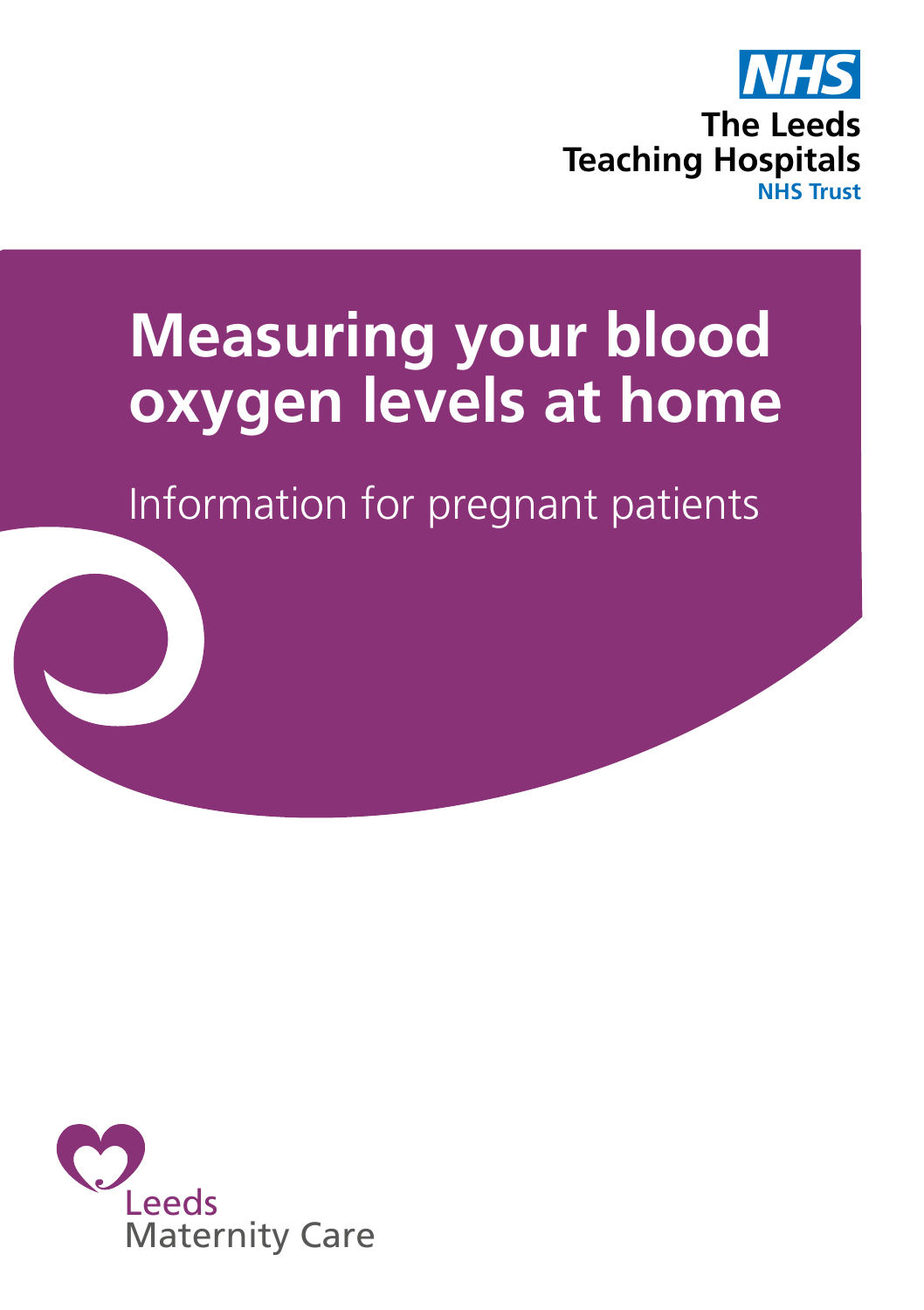- Once your hands are **dry,** remove the device from the bag.
- Please do not attempt to clean inside the pulse oximeter this risks damaging it.

#### **COVID Pulse Oximetry**

Your GP has given you a pulse oximeter and this leaflet will tell you how and when to use it. COVID-19 can cause low blood oxygen levels. Measuring your blood oxygen level is the most accurate way of monitoring this.

You have been given a pulse oximeter and a diary to record the results at home.

### **What is a pulse oximeter?**

A pulse oximeter measures the level of oxygen in your blood. It can also measure the speed your heart is beating (known as pulse rate).

An ideal blood oxygen level is between 95% and 100%

An ideal heart rate (pulse) is between 50 and 90 beats per minute (bpm).

#### **Before using the pulse oximeter**

This pulse oximeter has been cleaned before it has been given to you. It is for your use only.

Keep it in the bag it came in.

Each time the pulse oximeter is used, you (and anyone who is helping you) should **wash your hands** in warm soapy water for at least 20 seconds.



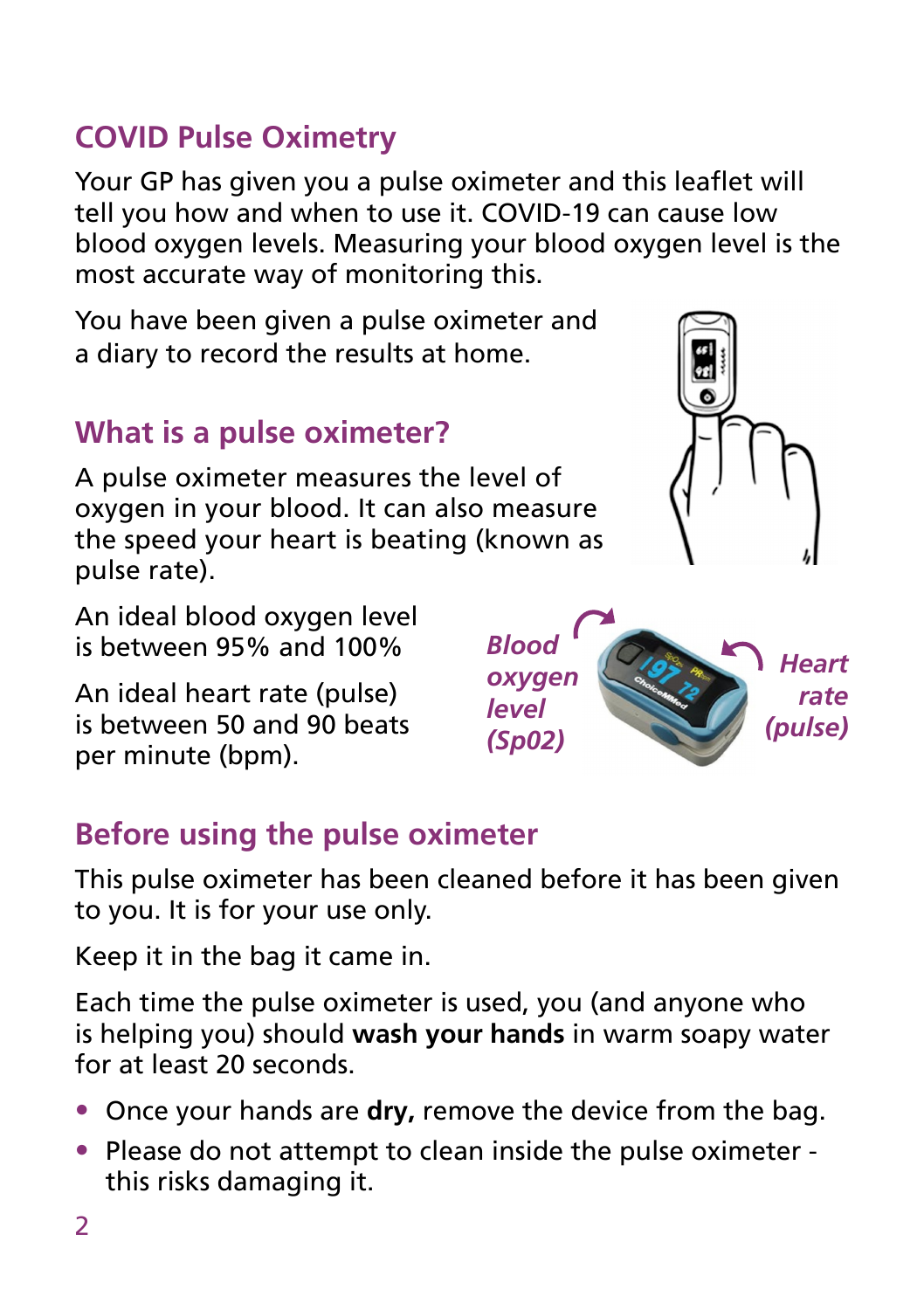#### **How to use a pulse oximeter**

It is important that you use your pulse oximeter as instructed to get an accurate reading. Please follow the instructions below for how to use your pulse oximeter correctly:

- Remove any nail polish or false nails (false nails or nail varnish can affect how the oximeter works).
- Make sure you are sat down for at least five minutes before taking your measurement.
- Warm your hand if it is cold.
- Turn the pulse oximeter on and place it on your finger. It should be placed on your middle or index finger.
- Rest your hand in the middle of your chest and hold still for at least one minute or longer if the reading keeps changing.
- Record the result once the reading has not changed for five seconds.
- Be careful to identify which reading is your heart rate and which is your oxygen level.

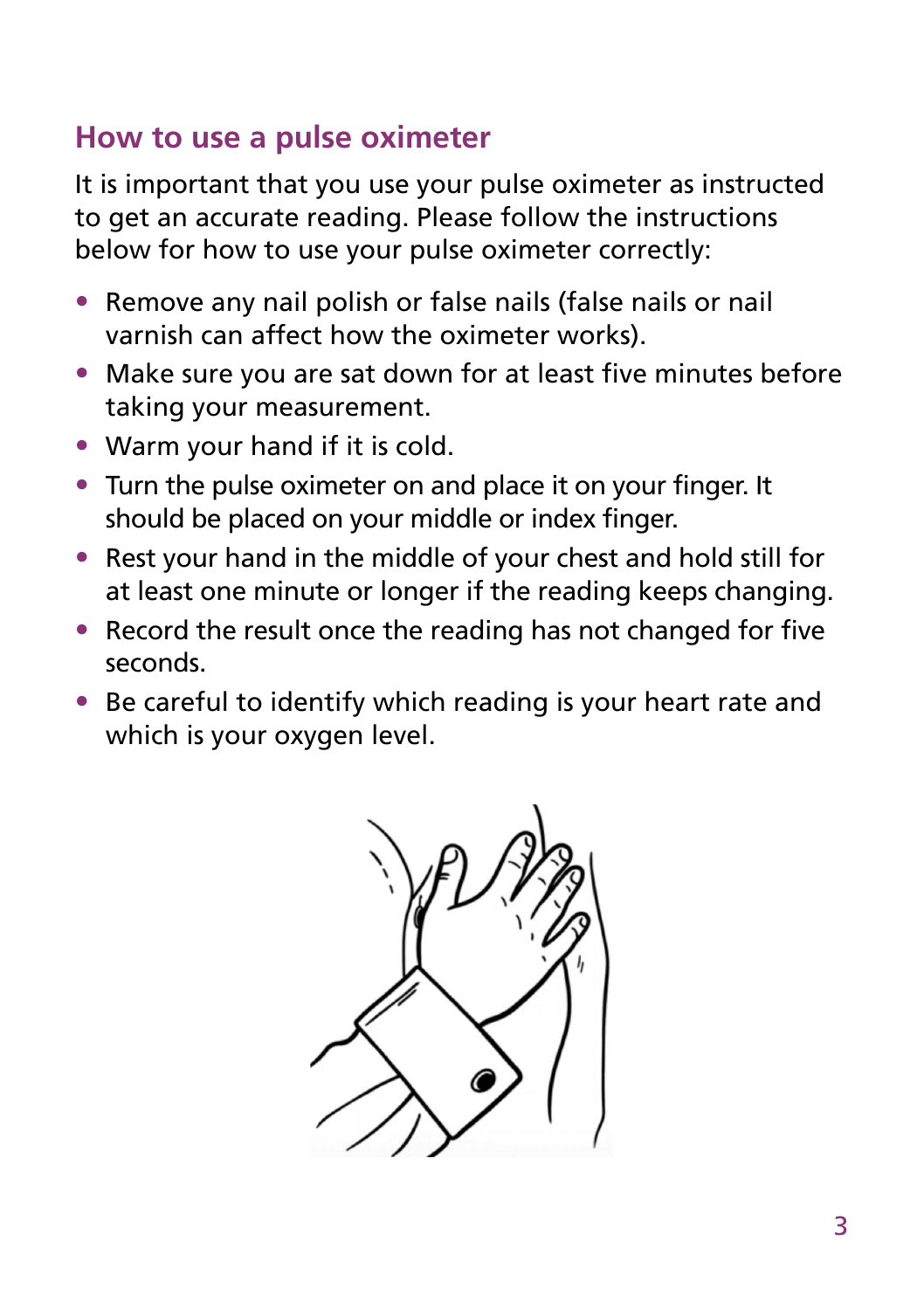#### **Links to videos on how to use a pulse oximeter:**

Here are some links to videos on how to use a pulse oximeter. If you have a paper copy of this leaflet you can type the web address into your internet browser.

- English **https://bit.ly/3qUxaTs**
- Polish (Polski) **https://bit.ly/3lSxRsw**
- Hindi **https://bit.ly/3ovb3B4**
- Punjabi **https://bit.ly/3mWj4hW**
- Urdu **https://bit.ly/33Rr0cS**

#### **Recording and acting on the results**

Record your results in the COVID diary below.

Take measurements three times a day, at roughly the same time each day – for example when you normally eat in the morning, at lunchtime and in the evening.

Take extra measurements if you feel there has been a change in your symptoms or if you start to feel more unwell. Please record in the diary if you notice any changes in your symptoms or breathing. It is important you do not ignore if your breathing is becoming worse and seek help as outlined below.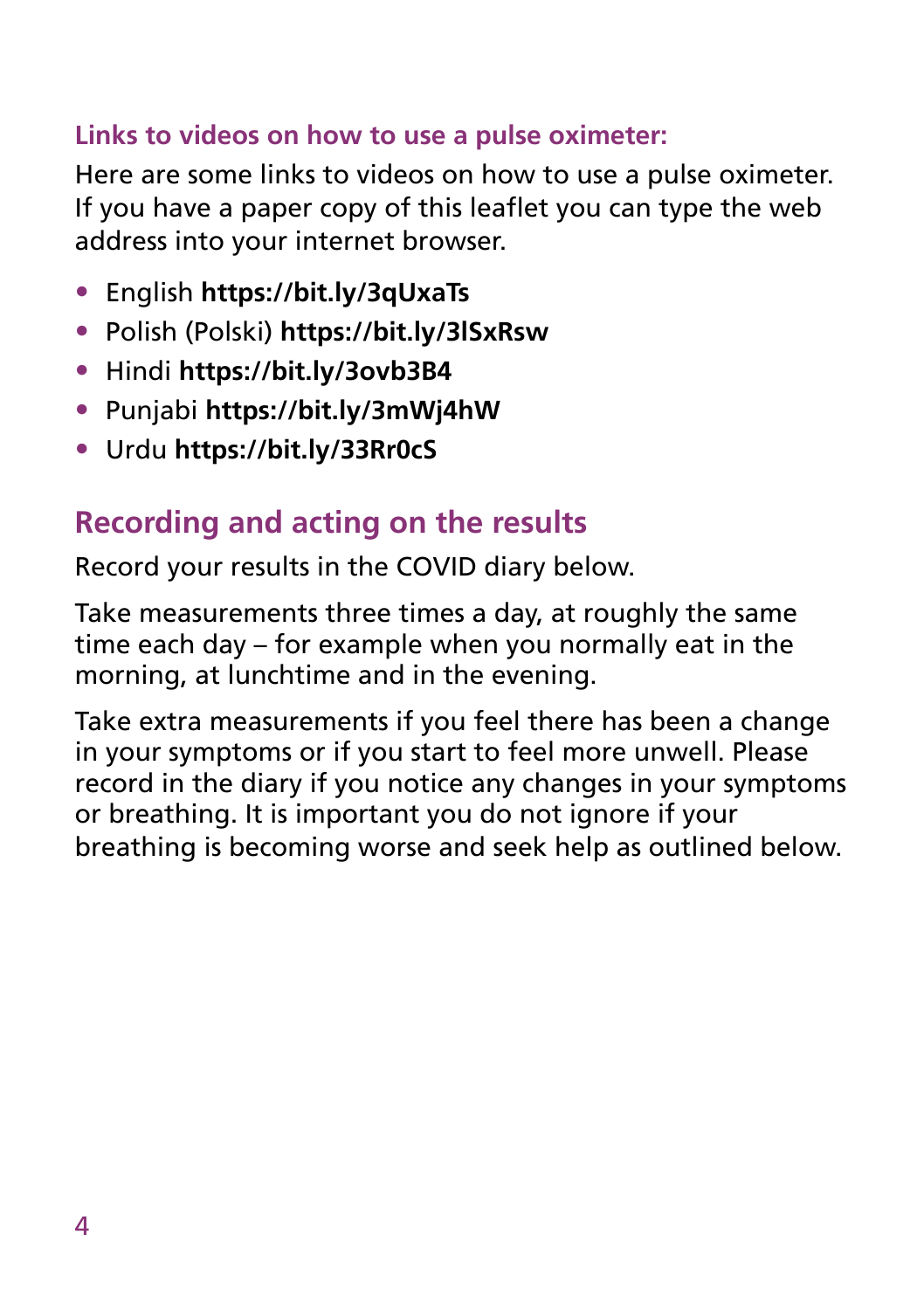#### **What the readings mean**

| <b>Blood oxygen</b> | What you should do if you are less than 14                                                                                                                           |
|---------------------|----------------------------------------------------------------------------------------------------------------------------------------------------------------------|
| <b>level</b>        | weeks pregnant                                                                                                                                                       |
| 95% and             | <b>Normal - Continue monitoring and recording</b>                                                                                                                    |
| above               | in the diary                                                                                                                                                         |
|                     | If you feel unwell or feel your symptoms<br>are getting worse do not delay contacting<br>Maternity Assessment Centre even if your<br>blood oxygen levels are normal. |
| 94% or below        | <b>Abnormal</b> - Contact your GP or 111 without<br>delay and tell them that you have tested<br>positive for Covid and your blood oxygen<br>levels are abnormal.     |

| <b>Blood oxygen</b> | What you should do if you are 14 or more                                                                                                                                              |
|---------------------|---------------------------------------------------------------------------------------------------------------------------------------------------------------------------------------|
| <b>level</b>        | weeks pregnant                                                                                                                                                                        |
| 95% and             | Normal - Continue monitoring and recording                                                                                                                                            |
| above               | in the diary                                                                                                                                                                          |
|                     | If you feel unwell or feel your symptoms<br>are getting worse do not delay contacting<br>Maternity Assessment Centre even if your<br>blood oxygen levels are normal.                  |
|                     | 94% or below   Abnormal - Contact Maternity Assessment<br>Centre without delay and tell them that you<br>have tested positive for Covid and your blood<br>oxygen levels are abnormal. |

#### **MAC LGI:** 0113 392 6731

**MAC St James':** 0113 206 5781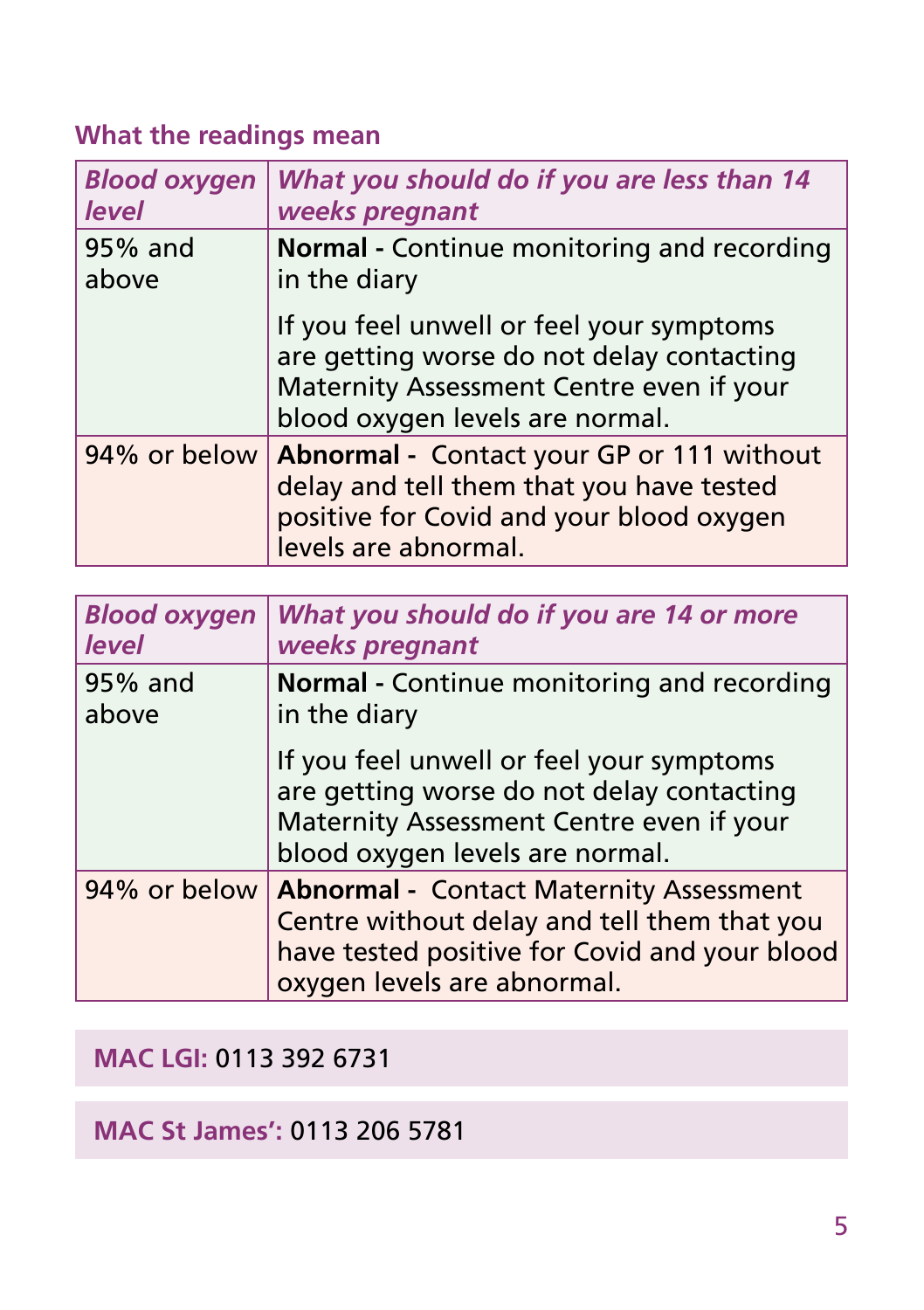#### **Ring 999 if:**

- You are **unable to complete short sentences when resting** due to breathlessness.
- Your **breathing suddenly worsens** within an hour.

#### **OR if:**

- you are coughing up blood
- you have blue lips or a blue face
- you feel cold and sweaty **with** pale or blotchy skin
- you have a rash that does not fade when you roll a glass over it
- you collapse or faint
- you become agitated, confused or very drowsy
- you have stopped passing urine or are passing urine less than normal

**If you need to access 999 using a text relay, you can call 18000**

#### **Ring Maternity Assessment Centre as soon as possible if:**

- You start feeling more unwell or more breathless.
- You are having difficulty breathing when moving or talking.
- You sense that something is wrong (general weakness, extreme tiredness, loss of appetite, reduced urine output, unable to care for yourself – simple tasks like washing and dressing or making food).
- You are concerned the pattern of your baby's movements had changed.
- You have any bleeding, pain or other pregnancy concerns.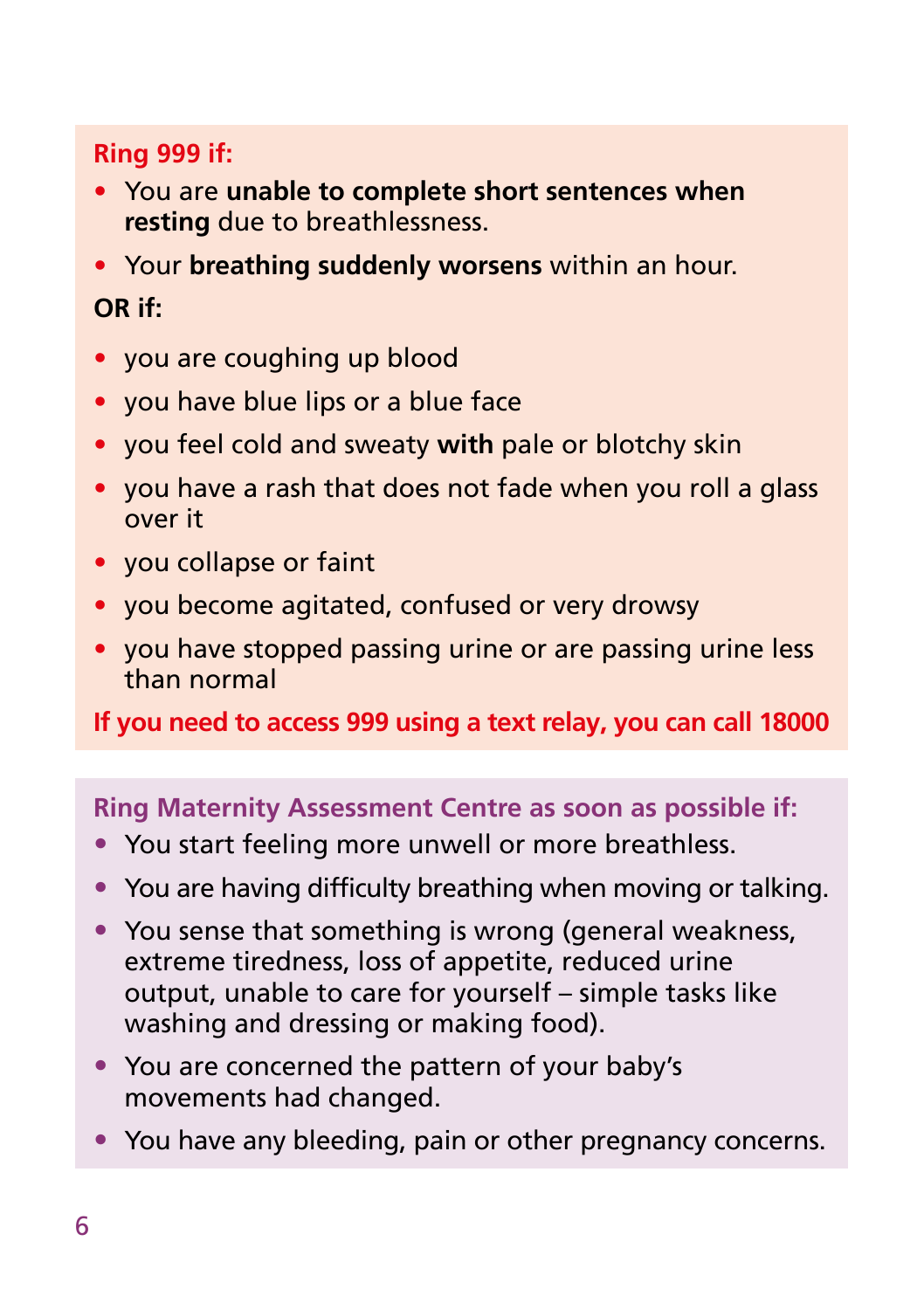#### **Returning the pulse oximeter**

Once you have been told to stop using the pulse oximeter, please return your pulse oximeter to **your GP surgery** so that it so that it can be used for other patients. **Your practice will have advised you how to do this.** This will help the NHS learn how best to help other patients with COVID-19.

If you are shielding please ask a friend or volunteer to do this for you. You should return it in the bag/envelope provided so that it can be safely cleaned and given to other patients.

#### **Remote monitoring COVID-19 diary**

| First name: Manual Communication Surname: Manual Communication Surname: |                      |
|-------------------------------------------------------------------------|----------------------|
|                                                                         |                      |
|                                                                         |                      |
| $\Box$ Live alone                                                       | $\Box$ Carer at home |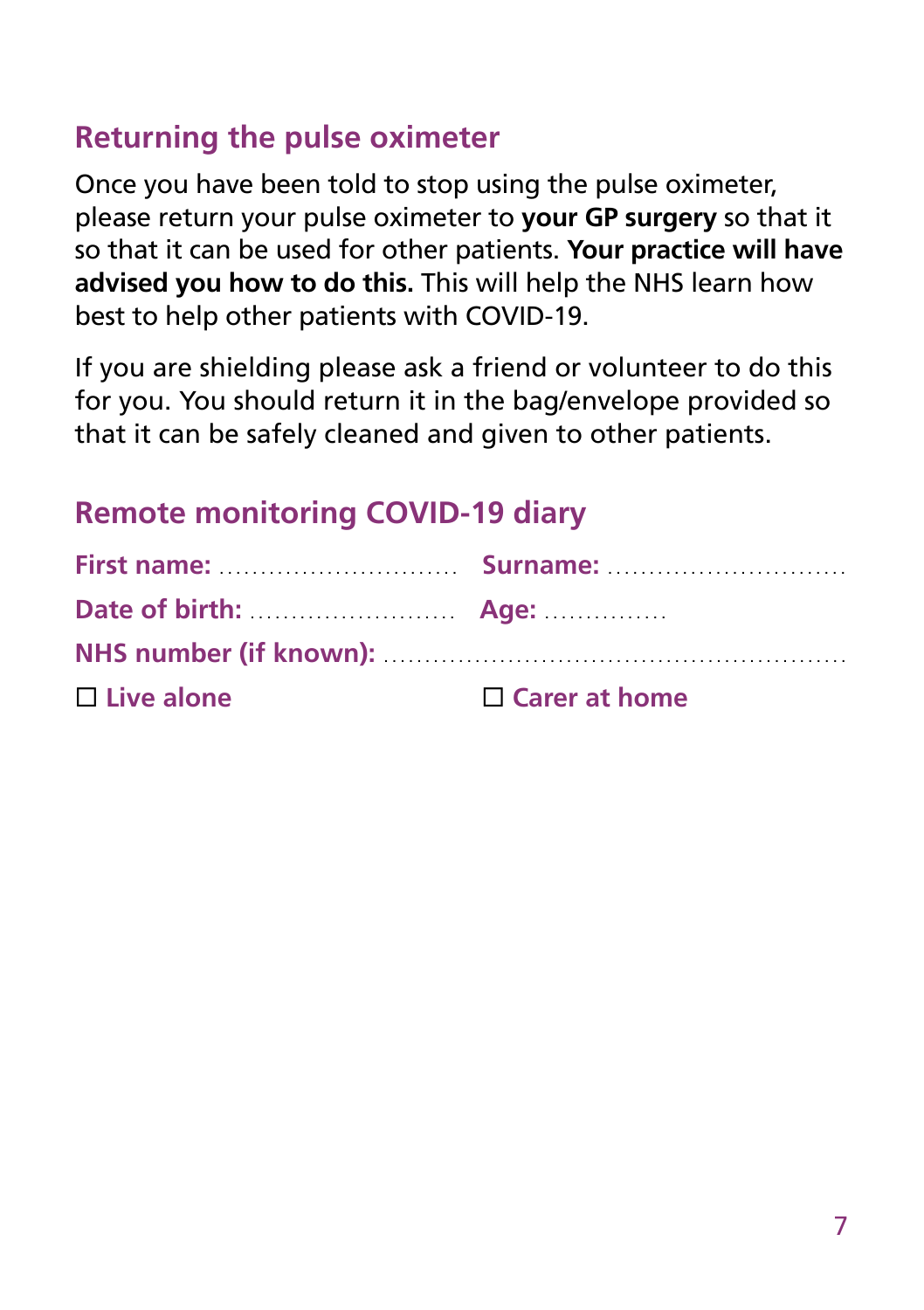|                                       | <b>Breathing:</b><br>better/<br>same/                                           | worse        |  |  |  |  |  |  |  |
|---------------------------------------|---------------------------------------------------------------------------------|--------------|--|--|--|--|--|--|--|
|                                       | same/                                                                           | <b>WOrse</b> |  |  |  |  |  |  |  |
|                                       | <i>Oxygen Temperature* Feeling:<br/>level contuit</i><br>you have a<br>(only if | thermometer) |  |  |  |  |  |  |  |
|                                       | $\frac{6}{6}$                                                                   |              |  |  |  |  |  |  |  |
|                                       | rate<br>(pulse)<br>Heart                                                        |              |  |  |  |  |  |  |  |
| Please record these three times a day | <b>Date</b>                                                                     |              |  |  |  |  |  |  |  |
|                                       |                                                                                 | Time         |  |  |  |  |  |  |  |
|                                       | symptoms*<br>since first<br><b>Days</b>                                         | <b>Day</b>   |  |  |  |  |  |  |  |

 $\star$  If you start recording pulse oximetry five days after your first symptoms started, \* If you start recording pulse oximetry five days after your first symptoms started,<br>record '5' under Day. record '5' under Day.

\* Record and fill in temperature if you have a thermometer. **\*** Record and fill in temperature if you have a thermometer.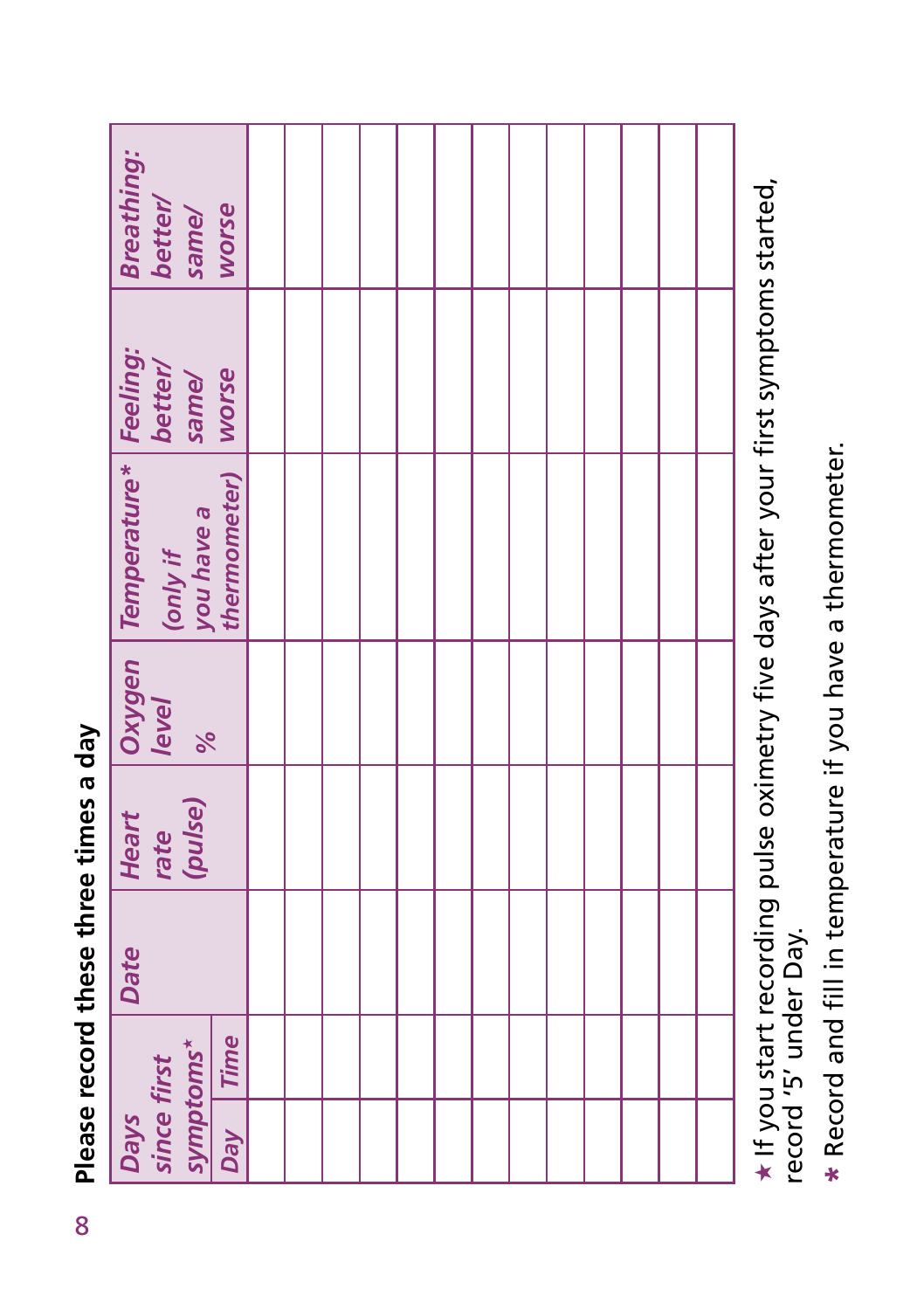| <b>Breathing:</b><br>better/<br>same/<br>worse                                 |  |  |  |  |  |  |  |
|--------------------------------------------------------------------------------|--|--|--|--|--|--|--|
| <b>better/</b><br>same/                                                        |  |  |  |  |  |  |  |
| Temperature*   Feeling:<br>you have a Same/<br>thermometer) Worse<br>( only if |  |  |  |  |  |  |  |
| Oxygen<br><b>level</b><br>$\frac{6}{6}$                                        |  |  |  |  |  |  |  |
| rate<br>(pulse)<br><b>Heart</b>                                                |  |  |  |  |  |  |  |
| Date                                                                           |  |  |  |  |  |  |  |
| <b>Time</b>                                                                    |  |  |  |  |  |  |  |
| symptoms*<br>since first<br><b>Day</b><br><b>Days</b>                          |  |  |  |  |  |  |  |

Please record these three times a day **Please record these three times a day**  $\star$  If you start recording pulse oximetry five days after your first symptoms started,  $\star$  If you start recording pulse oximetry five days after your first symptoms started, record '5' under Day. record '5' under Day.

\* Record and fill in temperature if you have a thermometer. **\*** Record and fill in temperature if you have a thermometer.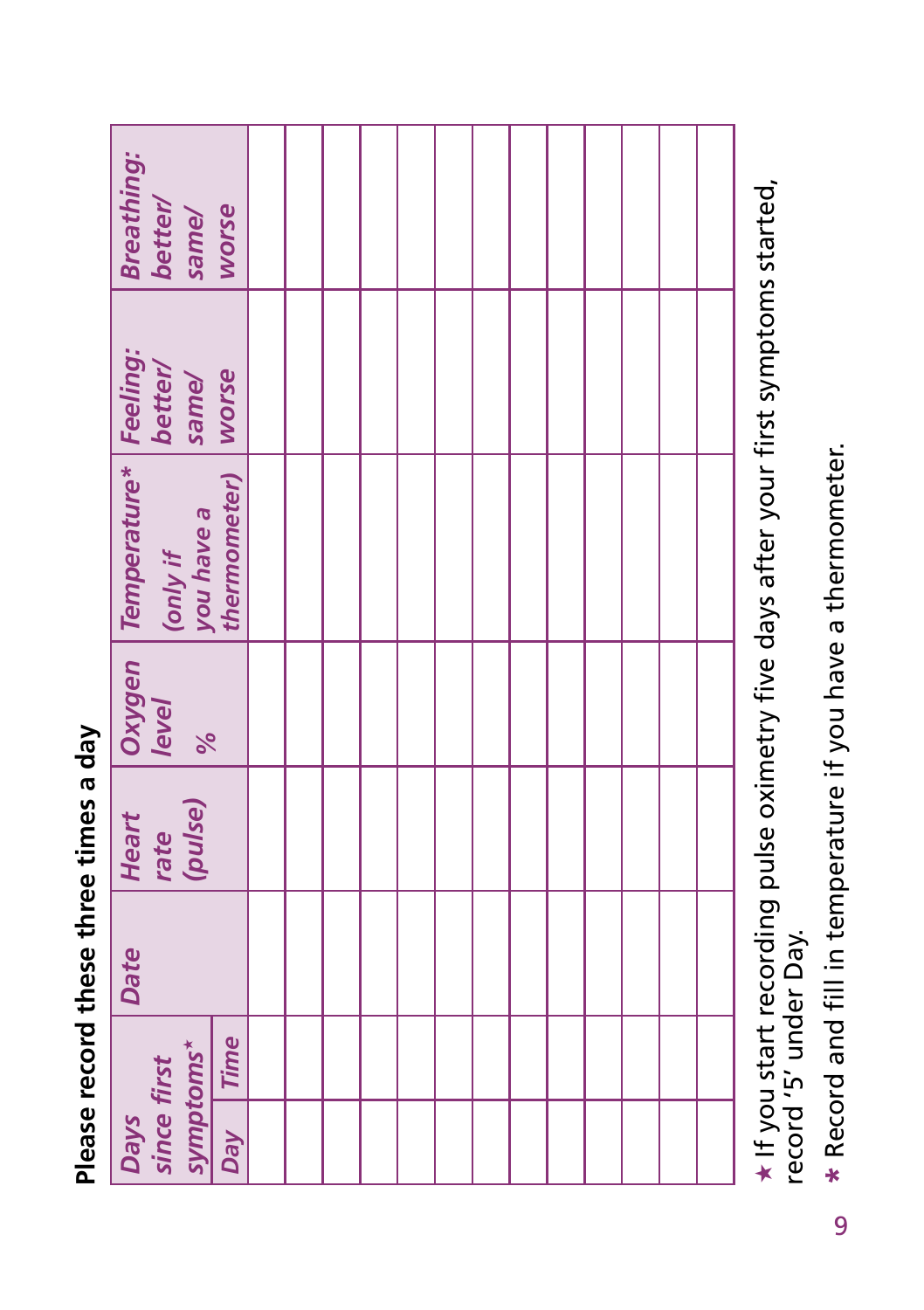|                                       | Breathing:                                                        | better/<br>same/         | worse                |  |  |  |  |  |  |  |
|---------------------------------------|-------------------------------------------------------------------|--------------------------|----------------------|--|--|--|--|--|--|--|
|                                       |                                                                   | same/                    |                      |  |  |  |  |  |  |  |
|                                       | <b>Oxygen Temperature* Feeling:<br/>level contraction better/</b> | you have a<br>(only if   | thermometer)   worse |  |  |  |  |  |  |  |
|                                       |                                                                   | $\frac{5}{6}$            |                      |  |  |  |  |  |  |  |
| Please record these three times a day | Heart                                                             | (pulse)<br>rate          |                      |  |  |  |  |  |  |  |
|                                       | Date                                                              |                          |                      |  |  |  |  |  |  |  |
|                                       |                                                                   |                          |                      |  |  |  |  |  |  |  |
|                                       | <b>Days</b>                                                       | symptoms*<br>since first | Day Time             |  |  |  |  |  |  |  |
| 10                                    |                                                                   |                          |                      |  |  |  |  |  |  |  |

 $\star$  If you start recording pulse oximetry five days after your first symptoms started, \* If you start recording pulse oximetry five days after your first symptoms started,<br>record '5' under Day. record '5' under Day.

\* Record and fill in temperature if you have a thermometer. **\*** Record and fill in temperature if you have a thermometer.

Please record these three times a day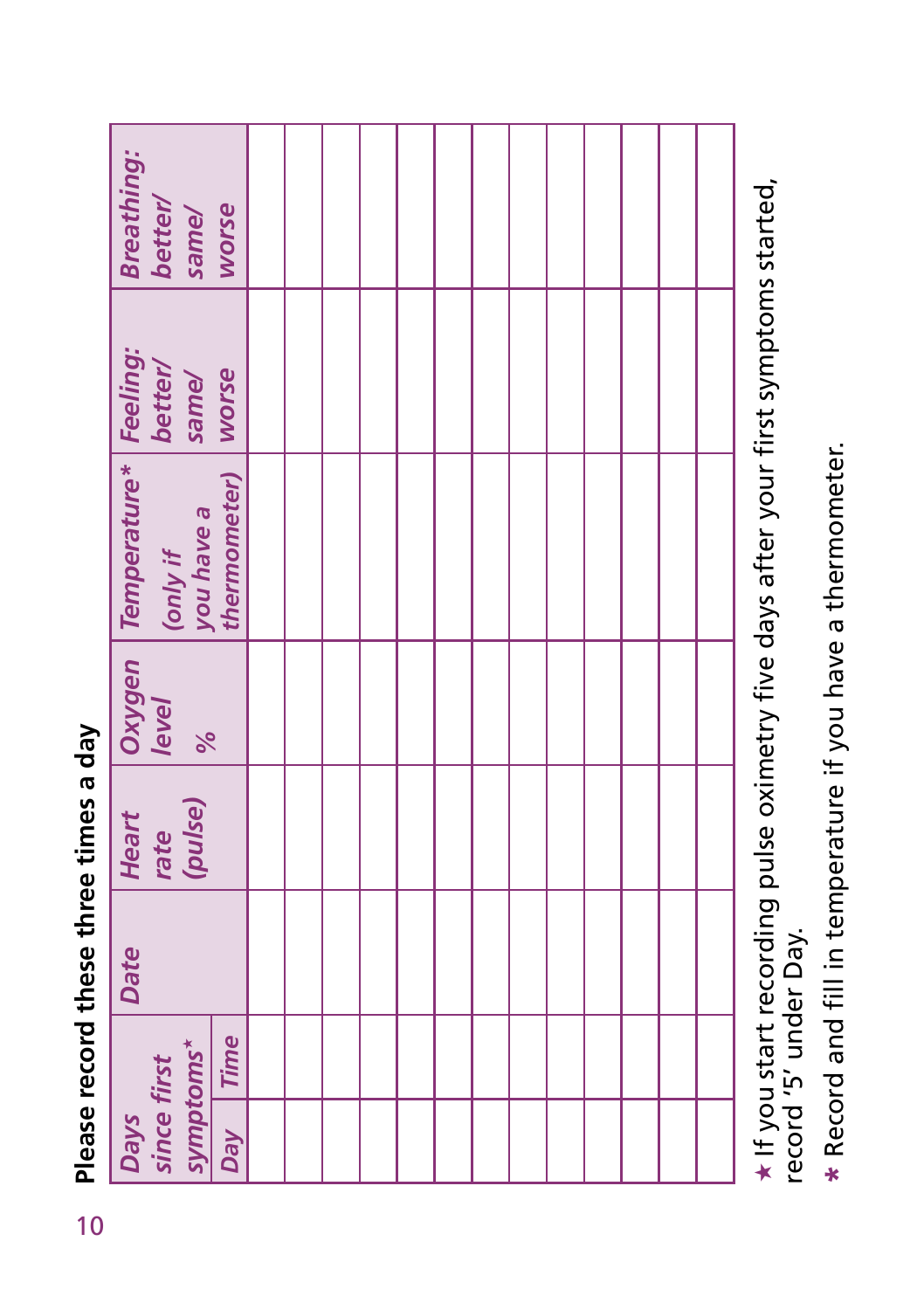| <b>Breathing:</b><br><b>better/</b><br>same/<br>worse                         |  |  |  |  |  |  |  |
|-------------------------------------------------------------------------------|--|--|--|--|--|--|--|
| <b>better/</b><br>same/                                                       |  |  |  |  |  |  |  |
| Temperature*   Feeling:<br>you have a Same/<br>thermometer) Worse<br>(only if |  |  |  |  |  |  |  |
| Oxygen<br><b>level</b><br>$\frac{6}{6}$                                       |  |  |  |  |  |  |  |
| rate<br>(pulse)<br><b>Heart</b>                                               |  |  |  |  |  |  |  |
| Date                                                                          |  |  |  |  |  |  |  |
| <b>Time</b>                                                                   |  |  |  |  |  |  |  |
| symptoms*<br>since first<br><b>Day</b><br><b>Days</b>                         |  |  |  |  |  |  |  |

Please record these three times a day **Please record these three times a day**  $\star$  If you start recording pulse oximetry five days after your first symptoms started,  $\star$  If you start recording pulse oximetry five days after your first symptoms started, record '5' under Day. record '5' under Day.

\* Record and fill in temperature if you have a thermometer. **\*** Record and fill in temperature if you have a thermometer.